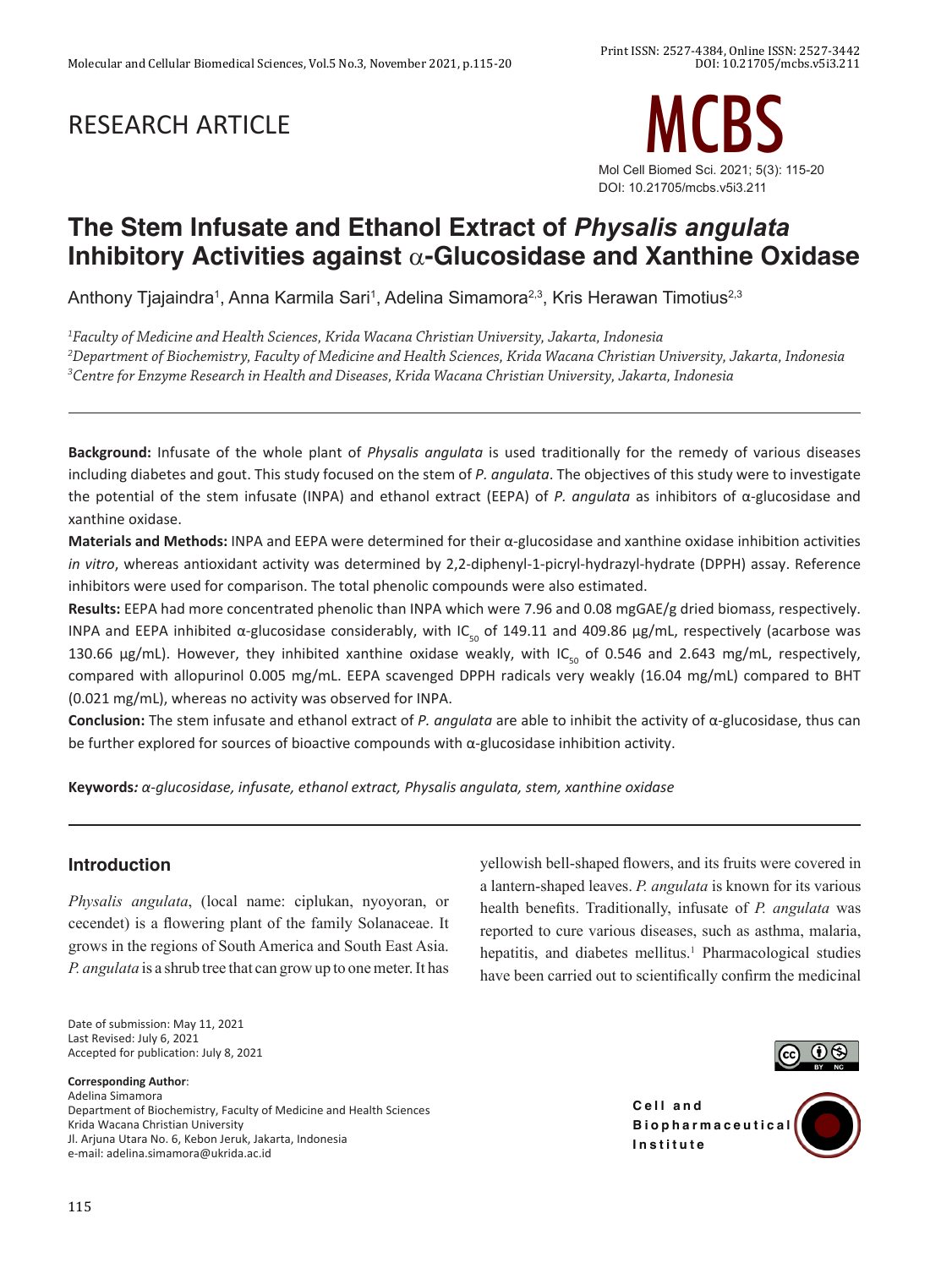properties of *P. angulata*. Extracts of the aerial parts were reported for their antioxidant<sup>2,3</sup>, antimicrobial<sup>4</sup>, antitumor<sup>5</sup>, and anti-inflammatory activities6-8.

Type 2 Diabetes mellitus (T2DM) is one of the global epidemics and is projected to affect 700 million by 2030.9 T2DM is a chronic metabolic disease characterized by high level of post prandial blood glucose. This can be caused by insulin resistance or impaired pancreatic β-cells or a combination of both. Therapeutic strategy in controlling post-prandial blood glucose level includes inhibition against enzymes responsible for the degradation of dietary polysaccharides into glucose in the intestine. Thus, α-glucosidase is targeted in the management of T2DM.

Cohort studies have demonstrated that hyperuricemia could increase the risk for developing T2DM.10 Hyperuricemia, a condition of high level of serum urate, may lead to gouty arthritis which is caused by the deposition of sodium urate in the joints. Xanthine oxidase is an enzyme involved in the oxidation of hypoxanthine to xanthine and from xanthine to uric acid. Inhibition on xanthine oxidase is the main therapeutic target in controlling serum urate.

As a home remedy, the whole plant of *P. angulata*  is usually decocted or infused. However, the efficacy of the stem of *P. angulata* so far is not yet reported. Besides, studies are still few with regard to the antidiabetic and antihyperuricemia of the stem infusate of *P. angulata*. The present study describes the enzymes (α-glucosidase and xanthine oxidase) inhibitory and antioxidant activities of the stem extracts (infusate and ethanol extract) of *P. angulata*.

## **Materials and methods**

#### *Chemicals*

Reagents used were of the highest purity, as follows: α-glucosidase from *Saccharomyces cerevisiae*, xanthine oxidase from bovine milk, 1,1-diphenyl-2-picrylhydrazyl (DPPH) radicals, *p*-nitrophenyl α-D-glucopyranoside, xanthine, acarbose, and allopurinol were obtained from Sigma-Aldrich (St Loius, USA). Solvents used were of analytical grade.

#### *Sample Collection and Extract Preparation*

*P. angulata* stems were collected from natural resources in Tangerang area (West Java) in May 2018. Stems were airdried and pulverized and kept at 4°C until used. Infusate of *P. angulata* stem (INPA) was prepared by decocting the stem powder  $(5 g)$  in water  $(150 \text{ mL})$  at  $90^{\circ}$ C for 30 minutes. Infusate was obtained by filtering the decoction, and the filtrate was freeze-dried to obtain solid material.

Ethanol extract of *P. angulata* (EEPA) was prepared by maceration of the stem powder (30.60 g) in ethanol for 72 h. The mixture was filtered through filter paper, and the filtrate was dried under reduced pressure using a rotary evaporator.

Stock solutions of INPA and EEPA were prepared by dissolving each dried filtrate in DMSO.

#### *Determination of Total Phenolic Content (TPC)*

INPA and EEPA were determined for their phenolic contents based on the Folin-Ciocalteu method as reported previously.<sup>11</sup> In brief, sample  $(0.5 \text{ mL})$  was mixed with Folin-Ciocalteu reagent (10% v/v, 2.5 mL), and left to stand for 10 mins. The mixture was then added with  $\text{Na}_2\text{CO}_3$  (75 g/L, 2.5 mL) and incubated at room temperature for 2 h. The absorbance was measured at 765 nm. TPC was estimated using a gallic acid calibration curve  $(12.5-200 \text{ µg/mL})$ and results were presented as mg gallic acid equivalent (mgGAE)/g dried biomass.

#### *Determination of α-glucosidase Inhibition Activity*

α-Glucosidase inhibition activity of INPA and EEPA was determined based on a reported method.<sup>11</sup> In this method, *p*-nitrophenyl glucopyranoside (*p*NPG) was used as a substrate and acarbose was used as a reference inhibitor. Sample of different concentrations  $(50 \mu L)$  was mixed with α-glucosidase (0.5 U/mL, 50 µL) and phosphate buffer (50 mM pH 6.8, 50 µL). The mixture was pre incubated for 5 minutes at 37 $\degree$ C, thereafter *pNPG* (1 mM, 100  $\mu$ L) was added. The reaction mixture was further incubated for  $20$  minutes at  $37^{\circ}$ C. The reaction was interrupted by the addition of  $\text{Na}_2\text{CO}_3$  (100 mM, 750  $\mu$ L) and the absorbance was measured on a spectrophotometer at 405 nm. Inhibition percentage was calculated by the following equation:  $(A -$ B)/A x 100%, where A is absorbance of control and B is absorbance of sample. Inhibition activity was presented as  $IC_{50}$  value, calculated from a linier regression equation of inhibition % *vs.* sample concentration.

#### *Determination of Xanthine Oxidase Inhibition Activity*

Determination of xanthine oxidase inhibition activity was conducted following a reported method.<sup>12</sup> Xanthine was used as a substrate and allopurinol was used as a reference inhibitor. Sample of different concentrations (100 µL) was mixed with xanthine oxidase  $(0.2 \text{ U/mL}, 100 \mu\text{L})$  and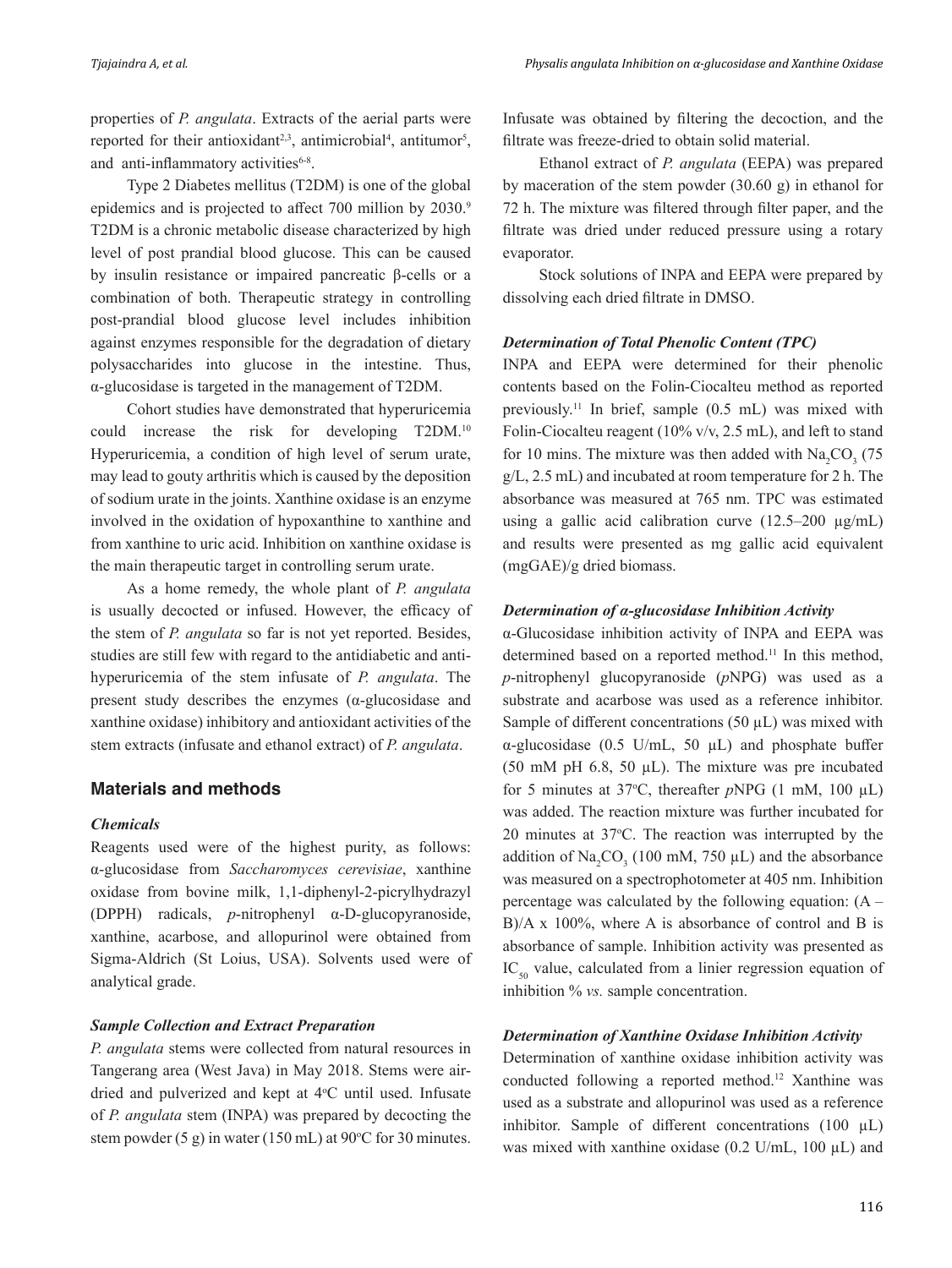phosphate buffer (50 mM pH 7.4, 400  $\mu$ L). The mixture was pre incubated for 5 minutes at 37°C. Xanthine (0.3 mM, 200 µL) was added to start the reaction and the reaction mixture was further incubated for 30 mins at 37°C. HCl (0.1 M, 200 µL) was added to stop the reaction and the absorbance was read at 290 nm. Inhibition % was calculated as follows: (A – B)/A x 100%, where A is absorbance of control and B is absorbance of sample. Xanthine oxidase inhibition activity was presented as  $IC_{50}$  value which was calculated based on a regression equation (inhibition % *vs.* concentration).

#### *Determination of DPPH Radical Scavenging Activity*

Determination of DPPH radical scavenging activity was conducted according to a previous method.<sup>13</sup> DPPH solution in ethanol (0.6 mM, 3 mL) was mixed with samples of different concentrations (1 mL in ethanol). The reaction mixture was incubated in the dark at room temperature for 30 mins, thereafter the absorbance was measured at 517 nm. The scavenging % was calculated by the following equation:  $(A - B)/A$  x 100%, where A is absorbance of control and B is absorbance of sample. DPPH radical scavenging activity was presented as  $IC_{50}$ , calculated from a regression equation of scavenging % plotted against sample concentrations.

## *Statistical Analysis*

All experiments were conducted in three repetitions. Data were presented as mean±SD. Significance difference between samples were analysed using one-way ANOVA

(analyzed by an SPSS v 23 (IBM Corporation, Armonk, NY, USA)) followed by a Post Hoc test (Tukey test). Values of *p*<0.05 were treated as significant.

## **Results**

## *TPC*

The TPC of INPA and EEPA were estimated by a spectrophotometric method, based on the complex formation of Prussian blue complex of  $[(PMoW_{11}O_4)^{4-}]$  with phenolic compounds in the extracts.<sup>14</sup> Linear regression of gallic acid standard curve obtained a good correlation coefficient with  $R^2 = 0.998$  (y = 0.008x + 0.034).

EEPA was found to have higher content of phenolic (7.96±0.02 mgGAE/g dried biomass) compared to INPA (0.08±0.00 mgGAE/g dried biomass).

#### *α-Glucosidase Inhibition Activity*

Both INPA and EEPA inhibited  $\alpha$ -glucosidase in a concentration-dependent manner. Inhibition activity (% inhibition) increased with increasing extract concentration, Tabel 1. However, INPA exhibited strong inhibition on α-glucosidase, comparable to that of the positive control acarbose. EEPA showed weaker activity compared to both INPA and acarbose  $(p<0.05)$ .

## *Xanthine Oxidase Inhibition Activity*

Both INPA and EEPA were able to inhibit xanthine oxidase. Increased concentrations of extracts increased xanthine

| <b>Samples</b> | <b>Concentrations</b><br>$(\mu g/mL)$ | <b>Inhibition</b><br>(%) | $IC_{50}$<br>$(\mu g/mL)$ |
|----------------|---------------------------------------|--------------------------|---------------------------|
| <b>INPA</b>    | 90                                    | $9.28 \pm 5.80$          | $149.11 \pm 7.46$         |
|                | 135                                   | $33.41 \pm 5.91$         |                           |
|                | 146                                   | $40.71 \pm 0.74$         |                           |
|                | 158                                   | $58.21 \pm 2.87$         |                           |
|                | 180                                   | 84.49±3.34               |                           |
| <b>EEPA</b>    | 305.48                                | $7.72 \pm 3.52$          | $409.86 \pm 2.51$         |
|                | 374.46                                | $13.57 \pm 2.27$         |                           |
|                | 443.44                                | $84.36 \pm 11.21$        |                           |
|                | 522.27                                | $97.38 \pm 0.55$         |                           |
| Acarbose       | 13                                    | $7.64 \pm 2.66$          | $130.66 \pm 5.94$         |
|                | 26                                    | $19.54 \pm 3.00$         |                           |
|                | 52                                    | $30.18 \pm 2.77$         |                           |
|                | 208                                   | $66.66 \pm 1.44$         |                           |

**Table 1. α-Glucosidase inhibition activity of** *P. angulata* **stem extracts.**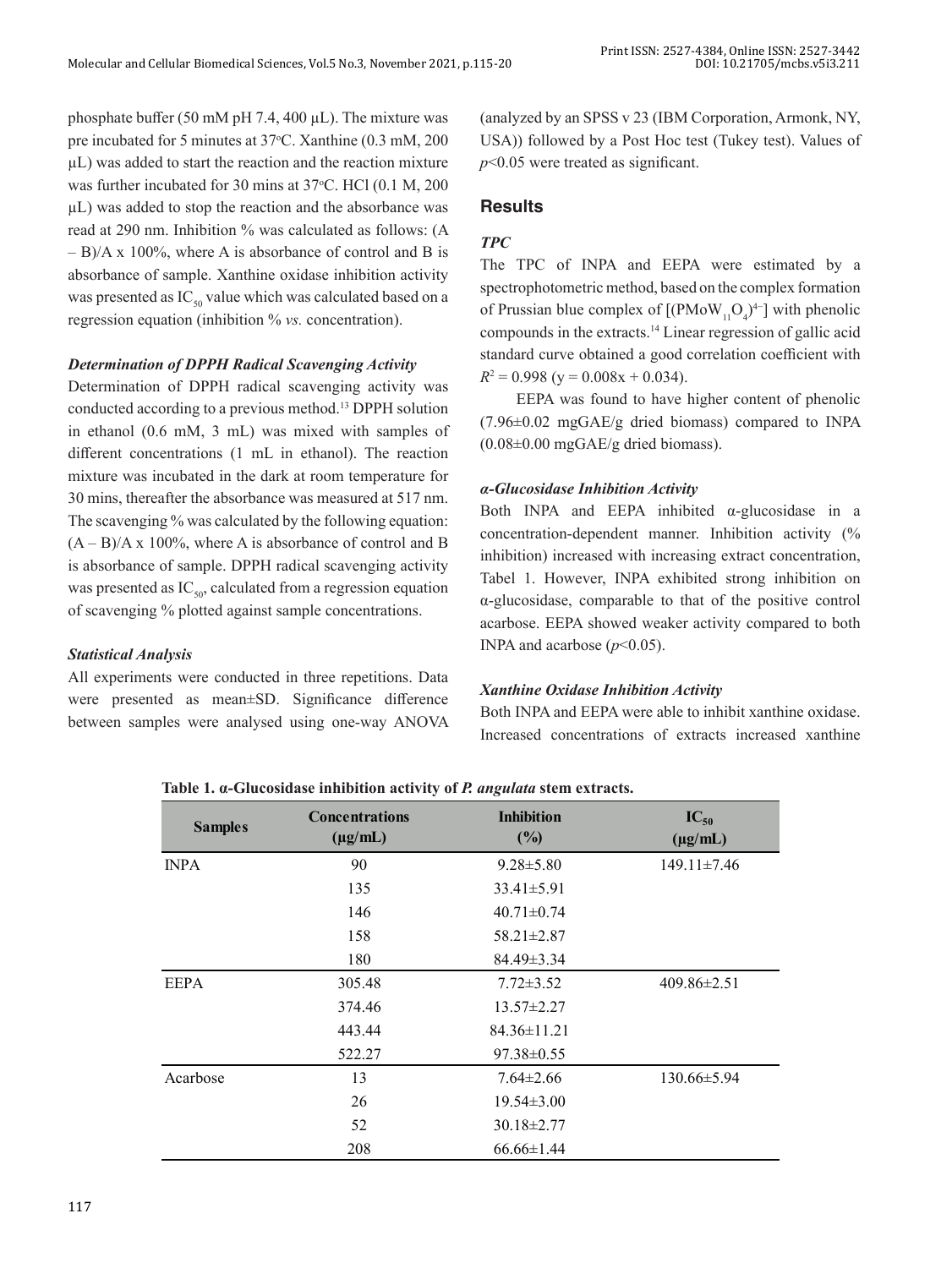oxidase inhibition activity in a concentration-dependent manner, INPA showed higher inhibition activity than EEPA, yielding nearly five times higher activity for INPA than EEPA  $(p<0.05)$  (Table 2). However, the activity of both extracts was much lower than allopurinol, the positive control.

#### *DPPH Radical Scavenging Activity*

DPPH assay was a versatile screening method in investigating the antioxidant activity of plant extracts. This antioxidant method is based on the scavenging activity of the extracts, probably by donation of hydrogen atom of the antioxidant compounds in the extracts to DPPH radicals. Increased INPA concentration (0.065 to 0.260 mg/mL) did not change inhibition percentage significantly, indicating a very weak activity. The  $IC_{50}$  could not be determined. For EEPA, percentage of inhibition increased as a function of concentration. However, EEPA showed very weak scavenging activity as seen in the obtained  $IC_{50}$ , compared to the positive control BHT (Table 3). BHT is a synthetic antioxidant and used as a food additive.

## **Discussion**

Plant secondary metabolites, in particular polyphenolic compounds have been associated with the pharmacological activities of plant extracts, including antidiabetic<sup>15</sup>, antihyperuricemia<sup>16,</sup> and antioxidant<sup>17</sup> activities.

Polarity of the solvent extractant is likely a decisive factor in the extraction of phenolic compounds in the plant parts.18 Findings in this study indicate that ethanol is more efficient than water in extracting phenolic compounds from the stem of *P. acutangula*. It is likely that heterogenous polar moieties attached to the phenolic derivatives of the stem of *P. acutangula* influence the solubility of the compounds in different solvents.

Inhibition on  $\alpha$ -glucosidase is one of important therapeutic strategies for the management of T2DM. Acarbose, the synthetic  $\alpha$ -glucosidase inhibitor, suffers from adverse side effects including gastrointestinal discomfort that may interfere its clinical use.19 Plants are potential source of natural α-glucosidase inhibitor. For this purpose, *P. angulata* was investigated for its inhibition activity on α-glucosidase. A number of studies have reported marked inhibition activity on  $\alpha$ -glucosidase by water<sup>20</sup> and polar solvent extracts (methanol and ethanol extracts) $^{21}$ .

The current study exhibited that both INPA and EEPA were able to inhibit  $\alpha$ -glucosidase with comparable activity to acarbose, the reference standard. Antidiabetic activity of *P. angulata* has been studied previously using animal models, such as using whole plant, fruit, and leaves.<sup>22-24</sup> The current study added to the literature in which stem extracts were studied. It was revealed that α-glucosidase inhibition activity of INPA and EEPA did not correlate with the phenolic contents of the stem extracts. These results suggest that the inhibition activity might also be attributed to the presence of non-phenolic compounds such as alkaloid and terpenoid, as also observed by others.<sup>25,26</sup>

Gout is a globally distributed disease with increasing prevalence. Hyperuricemia is the major risk factor for gout

| <b>Samples</b> | <b>Concentrations</b><br>$(\mu g/mL)$ | <b>Inhibition</b><br>(%) | $IC_{50}$<br>$(\mu g/mL)$ |
|----------------|---------------------------------------|--------------------------|---------------------------|
| <b>INPA</b>    | 0.200                                 | 24.37±4.31               | $0.546 \pm 0.03$          |
|                | 0.500                                 | $47.77 \pm 11.19$        |                           |
|                | 0.624                                 | $63.20 \pm 8.43$         |                           |
| <b>EEPA</b>    | 0.023                                 | $15.53 \pm 3.52$         | $2.643 \pm 0.28$          |
|                | 0.375                                 | $47.82 \pm 2.23$         |                           |
|                | 6.757                                 | $80.81 \pm 3.25$         |                           |
| Allopurinol    | 0.003                                 | $8.24 \pm 4.87$          | $0.005 \pm 0.00$          |
|                | 0.004                                 | $36.71 \pm 5.93$         |                           |
|                | 0.005                                 | $57.24 \pm 6.39$         |                           |
|                | 0.007                                 | $64.59 \pm 8.00$         |                           |

**Table 2. Xanthine oxidase inhibition activity of** *P. angulata* **stem extracts.**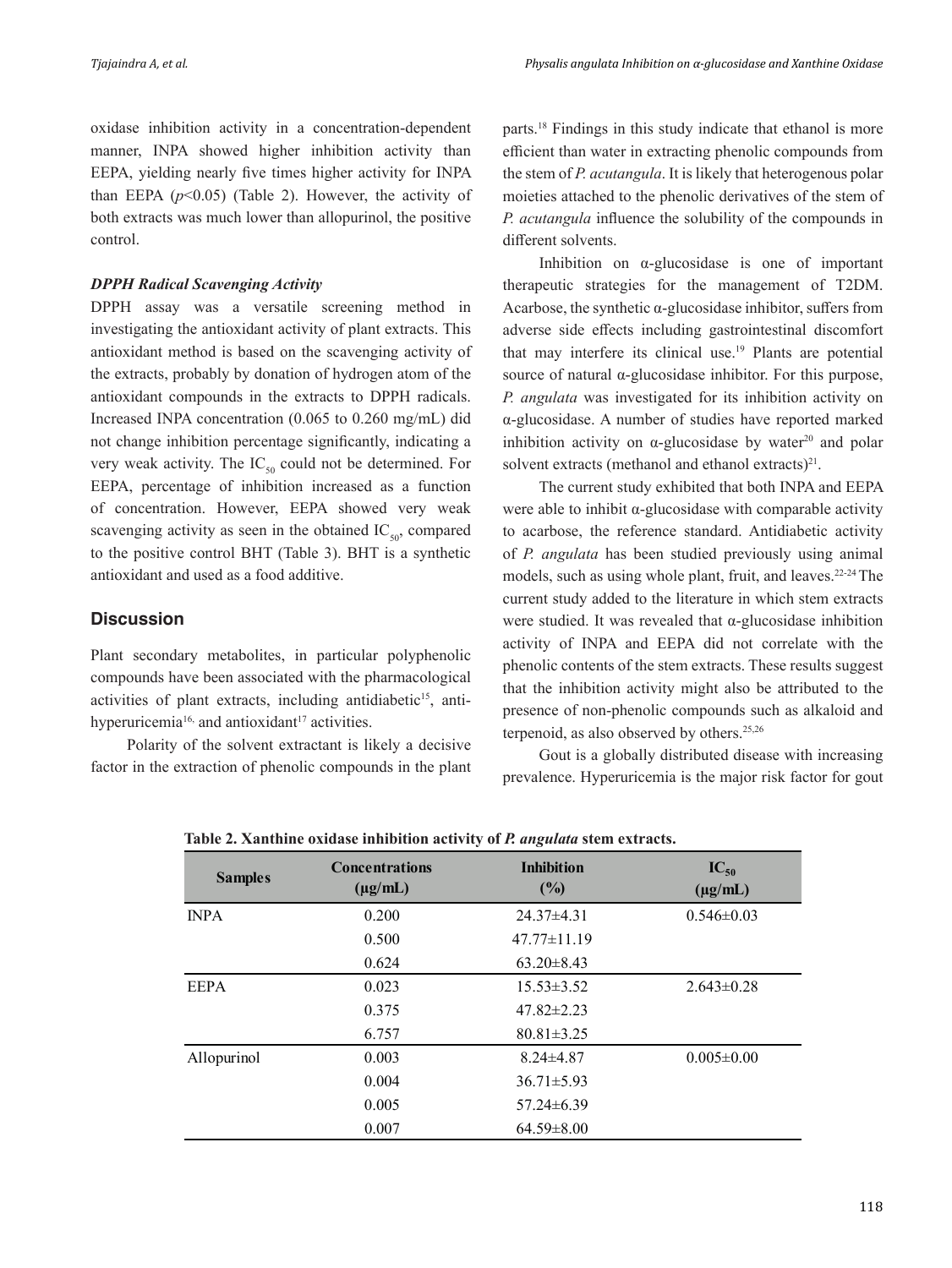| <b>Samples</b> | <b>Concentrations</b><br>$(\mu g/mL)$ | <b>Inhibition</b><br>(%) | $IC_{50}$<br>$(\mu g/mL)$ |
|----------------|---------------------------------------|--------------------------|---------------------------|
| <b>INPA</b>    | 0.065                                 | 27.66±0.49               | Not able to be            |
|                | 0.195                                 | $29.45 \pm 1.42$         | determined                |
|                | 0.260                                 | $30.80 \pm 2.17$         |                           |
| <b>EEPA</b>    | 2.95                                  | $18.13 \pm 8.10$         | $16.04 \pm 0.08$          |
|                | 5.91                                  | $22.43 \pm 1.50$         |                           |
|                | 11.82                                 | $41.00 \pm 0.22$         |                           |
|                | 17.73                                 | $53.69 \pm 1.59$         |                           |
| <b>BHT</b>     | 13                                    | $23.15 \pm 0.20$         | $0.02 \pm 0.00$           |
|                | 26                                    | $40.99 \pm 0.59$         |                           |
|                | 52                                    | $56.27 \pm 1.86$         |                           |
|                | 208                                   | $60.58 \pm 1.47$         |                           |

**Table 3. DPPH radical scavenging activity of** *P. angulata* **stem extracts.** 

arthritis. Evidence from cohort study suggest association of hyperuricemia and diabetes mellitus.27 Currently, allopurinol is the first line drug prescribed to lower serum urate level by the inhibition on xanthine oxidase. However, its use was reportedly caused hypersensitivity reactions.28 The current study showed that INPA and EEPA were able to inhibit xanthine oxidase, although significantly more weakly than allopurinol. Similarly to α-glucosidase inhibition activity, the observed inhibition activity on xanthine oxidase did not relate to the phenolic content in the extracts. This indicates the presence of non-phenolic based inhibitors. To the best of our knowledge, the current study is the first report on xanthine oxidase inhibition activity of *P. angulata* stem extracts.

Oxidative stress is generally defined as an imbalanced formation and removal of reactive oxygen species (ROS). ROS are capable of damaging various biomolecules, including protein, lipid, and DNA. Oxidative stress has been associated with the onset and progression of DM. Further, xanthine oxidase has been reported to increase during oxidative stress.<sup>29</sup> Therefore, antioxidant is required to reduce the oxidative damage. INPA showed no radical scavenging activity, whereas EEPA had negligible activity.

The enzyme inhibition and radical scavenging activities observed in this study were weaker than those of standard compounds. This could be due to the crude extracts used in this study. The current study recommends for future studies to be directed on the use of successive extractions with solvents of varying polarity and the isolation of the bioactive compounds.

## **Conclusion**

The study found that the ethanol extract of *P. angulata*  (EEPA) had higher content of phenolic compounds than water extract (INPA). INPA and EEPA showed good inhibition activity on α-glucosidase, with INPA exhibited higher activity than EEPA, comparable to that of acarbose. Both INPA and EEPA were weak inhibitors of xanthine oxidase compared to allopurinol. INPA and EEPA were found to be weak antioxidants.

## **Acknowledgements**

Authors thank The Research Institute of Krida Wacana Christian University for the funding support (Grant number 20/UKKW/LPPM-FKIK/Lit/XII/2019). Authors are grateful to The Faculty of Medicine and Health Sciences Krida Wacana Christian University for the use of laboratory facilities. Authors also thank Mr Adit W. Santoso for general assists in the laboratory works.

## **References**

- 1. Choi EM, Hwang JK. Investigations of anti-inflammatory and antinociceptive activities of Piper cubeba, Physalis angulata and Rosa hybrida. J Ethnopharmacol. 2003; 89 (1): 171-5.
- 2. Kusumaningtyas R, Laily N, Limandha P. Potential of ciplukan (Physalis angulata L.) as source of functional ingredient. Procedia Chem. 2015; 14: 367-72.
- 3. Susanti RF, Kurnia K, Vania A, Reynaldo IJ. Total phenol, flavanoid and antioxidant activity of Physalis angulata leaves extract by subcritical water extraction. Mod App Sci. 2015; 9 (7): 190-8.
- 4. Kumar V, Singh DK, Mohan S, Gundampati RK, Hasan SH.